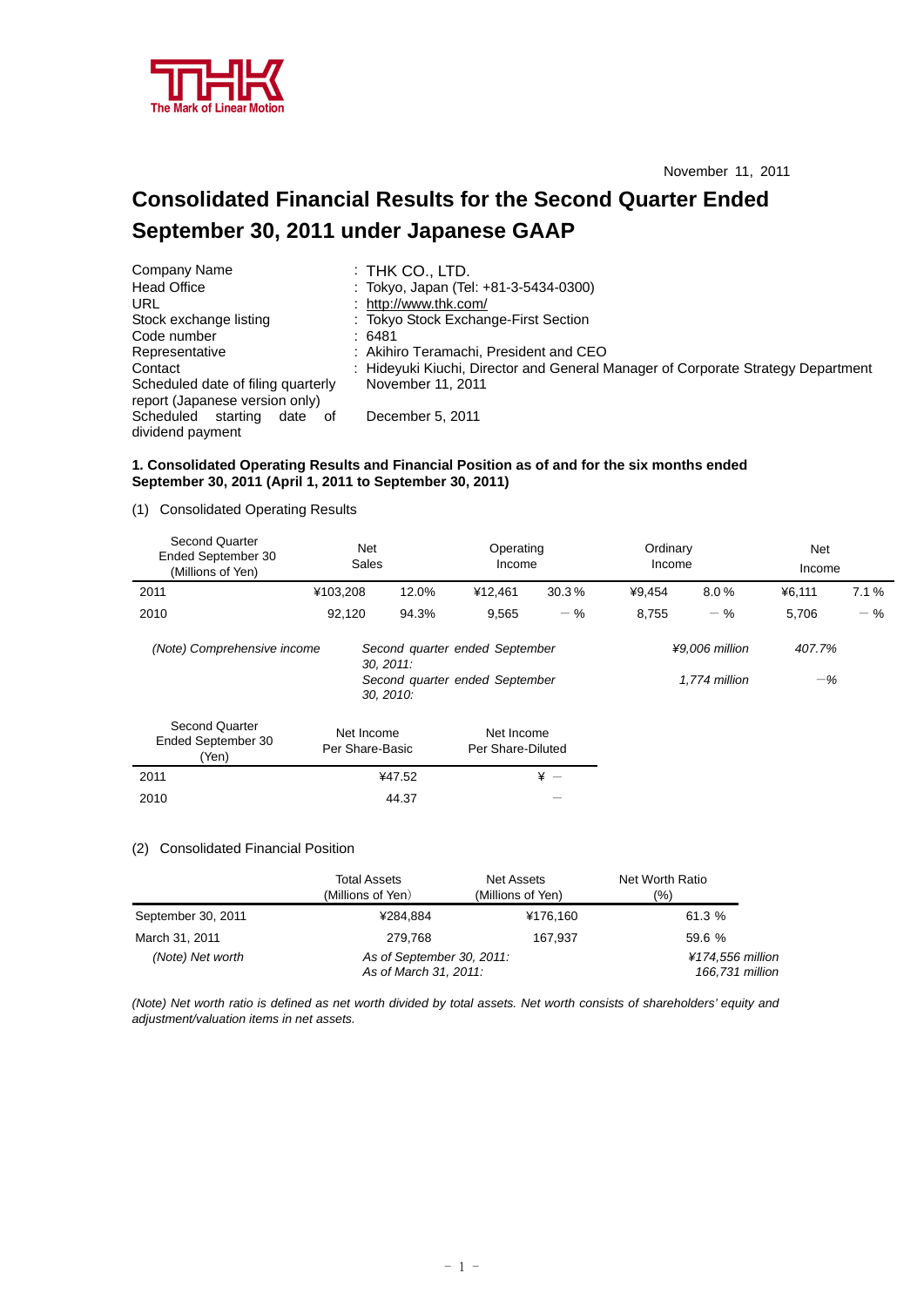## **2. Dividends**

|                  |                                              |                                                    | Dividend Per Share (Yen)                         |          |       |
|------------------|----------------------------------------------|----------------------------------------------------|--------------------------------------------------|----------|-------|
|                  | <b>First Quarter</b><br>End as of<br>June 30 | <b>Second Quarter</b><br>End as of<br>September 30 | <b>Third Quarter</b><br>End as of<br>December 31 | Year end | Total |
| 2011 (Actual)    |                                              | 8.00                                               |                                                  | 8.00     | 16.00 |
| 2012 (Actual)    |                                              | 9.00                                               | n/a                                              | n/a      | n/a   |
| 2012 (Projected) | n/a                                          | n/a                                                |                                                  | 9.00     | 18.00 |

*(Note) The dividend projection announced on August 10, 2010 has been amended to as in the above table.* 

### **3. Forecasts for the year ending March 31, 2012 (April 1, 2011 to March 31, 2012)**

|                               | Net<br>Sales<br>(Millions of Yen) | Operating<br>Income<br>(Millions of Yen) | Ordinary<br>Income<br>(Millions of Yen) | Net<br>Income<br>(Millions of Yen) | Net Income<br>per Share<br>′Yen) |
|-------------------------------|-----------------------------------|------------------------------------------|-----------------------------------------|------------------------------------|----------------------------------|
| Year ending March 31,<br>2012 |                                   |                                          |                                         |                                    |                                  |
| (amount)                      | ¥190,000                          | ¥18.500                                  | ¥15.000                                 | ¥9.500                             | ¥73.87                           |
| (percentage)                  | (0.3)%                            | $(15.3)\%$                               | $(30.7)\%$                              | (31.9)%                            | n/a                              |

*(Note 1) The above forecasts are based upon the information currently available at the time of the announcement of this report. Actual performance may differ from the estimates due to various unforeseen factors.* 

*(Note 2) The forecasts announced on August 10, 2011 have been amended to as in the above table.* 

## **4**.**Other Financial Information**

- (1) Significant change in scope of consolidation: None
- (2) Simplified or particular accounting treatment for quarterly financial statements:

### *(Income taxes)*

Certain consolidated subsidiaries determine their income tax expenses by multiplying net income for the quarter period by the estimated effective tax rate applicable to the fiscal year.

- (3) Changes in accounting policy/treatment/presentation manner for quarterly financial statements: None
- (4) Changes in accounting policy/treatment/presentation manner due to:

| a. Changes in accounting standard | Please refer to "5. Accounting Changes" |
|-----------------------------------|-----------------------------------------|
| b. Other changes                  | Please refer to "5. Accounting Changes" |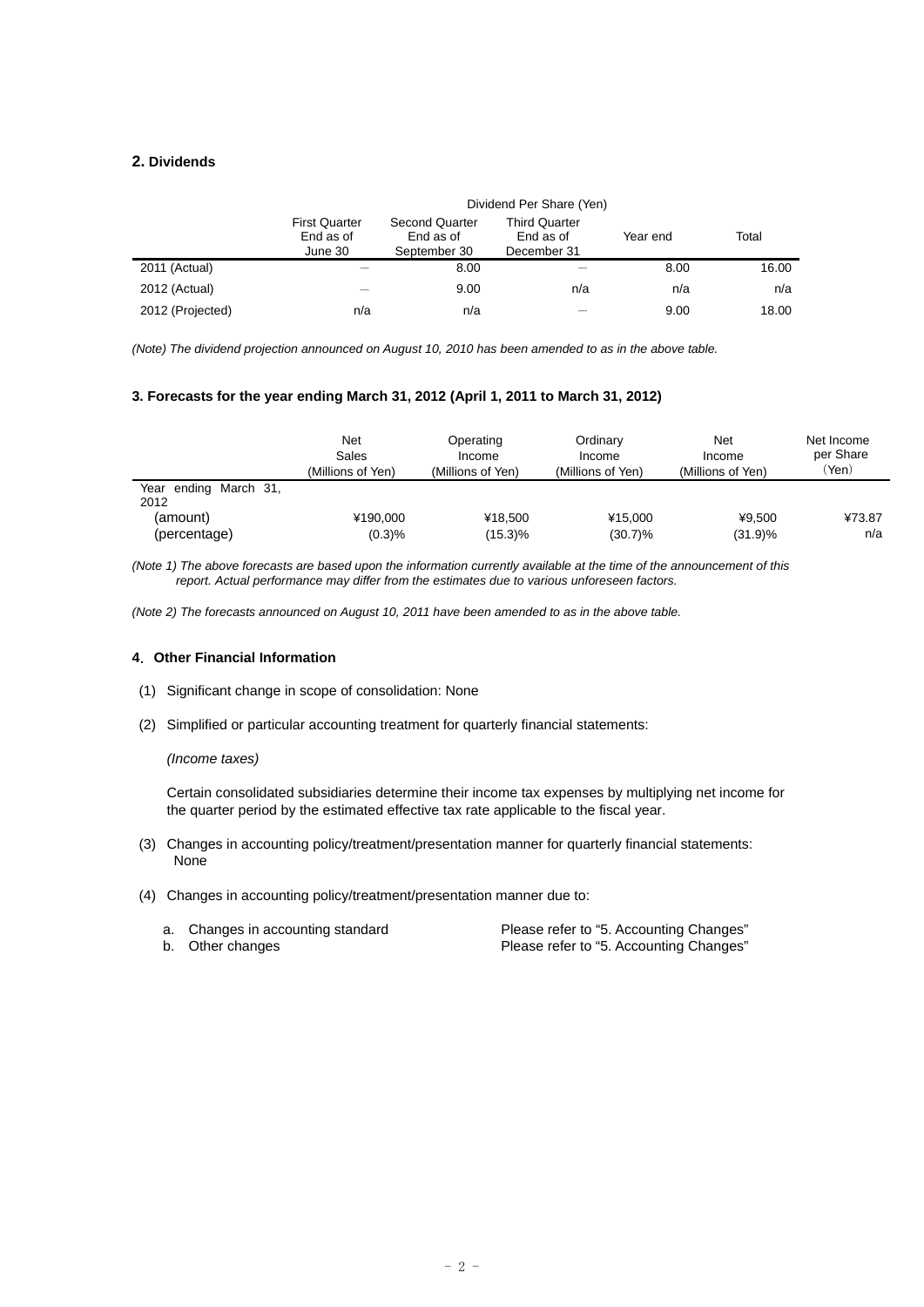### (5) Number of shares

| a. | Common stock issued, including treasury                     |                                          | (shares)                   |
|----|-------------------------------------------------------------|------------------------------------------|----------------------------|
|    | stock, as of:                                               | September 30, 2011<br>March 31, 2011     | 133,856,903<br>133,856,903 |
| b. | Treasury stock as of:                                       | September 30, 2011<br>March 31, 2011     | 5,258,092<br>5,257,342     |
| C. | Average number of common stock for the<br>six months ended: | September 30, 2011<br>September 30, 2010 | 128,599,270<br>128,601,096 |

## **5**.**Accounting Changes**

(1) *Valuation method of work in process*-Prior to April 1, 2011, cost of work-in-process inventories were determined by the gross-average method. Effective April 1, 2011, THK changed the valuation method applied to made-to-order work in process to the specific identification method. This was because THK established the new cost accounting system and changed the cost calculation method from the group-based general cost accounting method to the by-lot specific cost accounting method, to reflect the operating results for accounting periods more accurately by improving the cost management. Since the accounting data of specific cost have been recorded from April 1, 2011, the beginning balances of inventories were recorded at the ending balances as of March 31, 2011, without any retroactive adjustments. The effect of changing the valuation method was to decrease work in process by ¥209 million, and to increase cost of sales by the same amount. As a result, operating income, ordinary income, and income before income taxes and minority interests decreased by ¥209 million, respectively.

(2) *Depreciation methods of property, plant and equipment*-Effective April 1, 2011, THK and certain domestic subsidiaries changed their depreciation methods of property, plant and equipment (PPE) acquired on or after April 1, 2007 to the methods required under the revised Japanese tax laws (revised in 2007), by operating the new accounting system for management of PPE corresponding to the revised tax laws. The effect of changing the depreciation methods was to decrease operating income, ordinary income, and income before income taxes and minority interests by ¥542 million, respectively.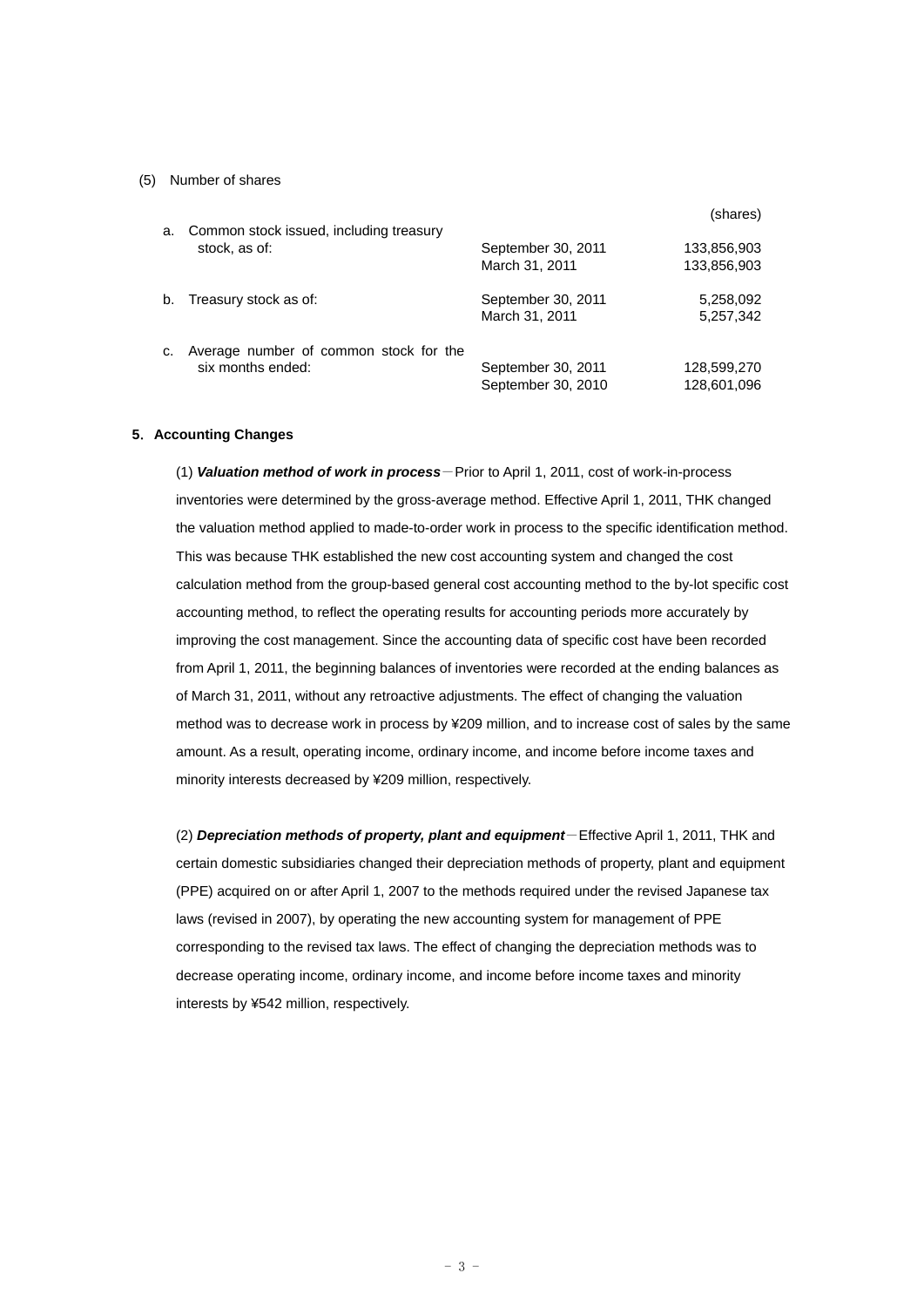(3) *Accounting Standard for Accounting Changes and Error Corrections*-Effective April 1, 2011, THK applied "Accounting Standard for Accounting Changes and Error Corrections" (Statement No. 24, issued by Accounting Standards Board of Japan (ASBJ) on December 4, 2009) and "Guidance on Accounting Standard for Accounting Changes and Error Corrections" (Guidance No. 24, issued by ASBJ on December 4, 2009). This standard is applicable to accounting changes and error corrections made on or after April 1, 2011.

(4) *Retirement benefit plan*-On October 1, 2011, THK discontinued its non-contributory funded pension plan and made a transition mainly to a defined benefit pension plan, and partially to a defined contribution pension plan. In accordance with the "Guidance on Accounting Standard for Transitions in Retirement Benefit Plans" (ASBJ Guidance No. 1), THK recorded ¥323 million of loss on reorganization of retirement benefit plans for the second quarter ended September 30, 2011.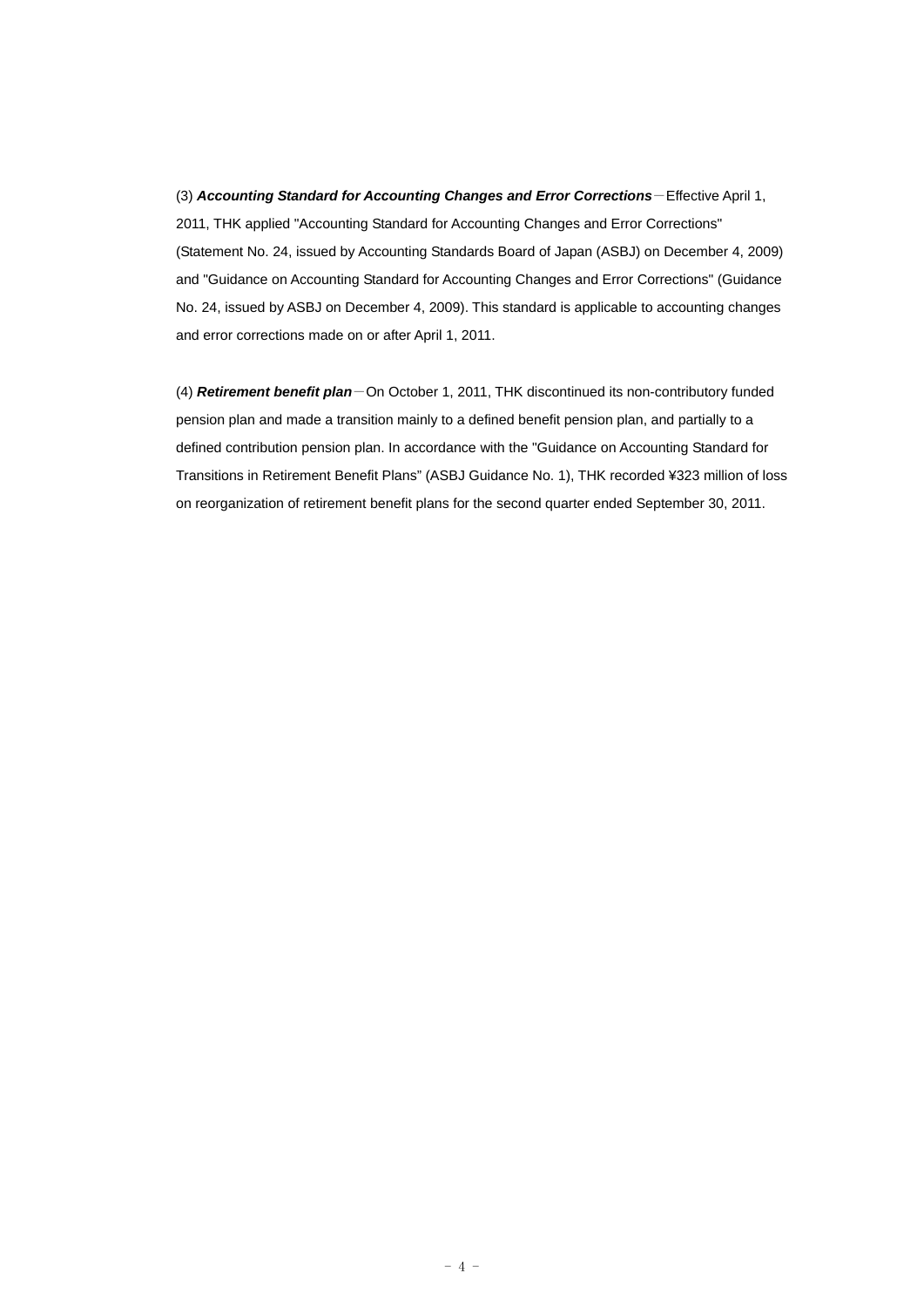## **Management's Discussion and Analysis**

**1. Operating results (April 1, 2011 to September 30, 2011)** 

During the first half of this second quarter period, the global economy continued along its path of recovery buoyed by the economic growth in developing countries. In the latter half of the period, however, the world economic growth showed a slowdown trend on the back of the financial problem in Europe and the recession in the United States of America. In Japan, though there was a weakness in the economy in the first half of the period which was due to the Great East Japan Earthquake that caused the supply-chain disruption, the economy has started to turn into the recovery with the restoration from the disaster in the latter half of the period. In the overseas economy, the economic expansion of developing countries continued, but the momentum became slower. The slowdown was also found in Europe, America and other developed countries.

The THK Group has identified "Full-Scale Globalization" and the "Development of New Business Areas" as cornerstones of its growth strategy and efforts to expand its business domain. Amid growing clarity in the expansion of developing countries, the THK Group took steps to upgrade and expand its sales network particularly in such developing countries as China, which are anticipated to experience market growth, and to enhance productivity. As a result, though there was a sign of slowdown in the latter half of the period, the THK Group successfully linked the steady upswing in global demand to higher sales. Taking each of the aforementioned factors into consideration, net sales increased by ¥11,088 million, or 12.0%, to ¥103,208 million for the second quarter.

On the cost front, the THK Group made continuous endeavors to enhance its productivity by boosting materials yields and shortening manufacturing lead-time. As a result, the cost of sales to sales ratio improved 1.1 percentage points to 71.2% on the back of the steady increase in net sales and successful efforts to contain fixed expenses.

Selling, general and administrative expenses (SG&A) increased by ¥1,297 million, or 8.1%, to ¥17,237 million. The ratio to net sales, however, improved by 0.6 percentage points to 16.7% due to successful efforts to contain various expenses and improve operating efficiency, as well as the increase in net sales.

As a result, operating income increased from a year earlier by ¥2,895 million, or 30.3%, to ¥12,461 million. The operating income/net sales ratio improved by 1.7 percentage points to 12.1%

Net non-operating income/expense was expense of ¥3,006 million due mainly to a combined effect of ¥535 million of equity earnings of affiliates and ¥3,727 million of foreign exchange loss derived from the keen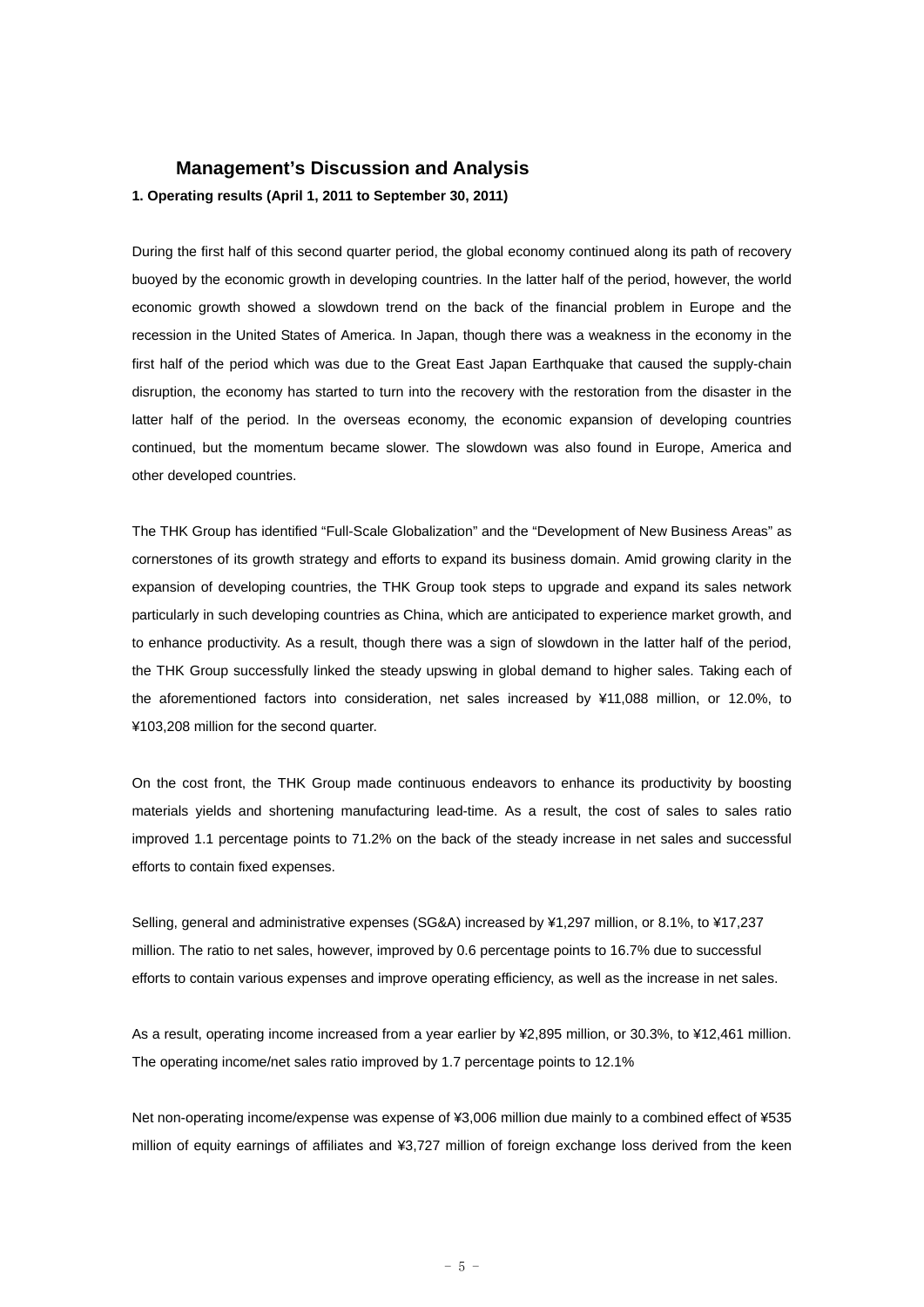appreciation of the yen. As a result, ordinary income increased from a year earlier by ¥698 million, or 8.0%, to ¥9,454 million. Net income for the second quarter also increased from a year earlier by ¥405 million, or 7.1%, to ¥6,111 million.

#### **2. Segment Information**

## (Japan)

In Japan, though there was a weakness in the economy in the first half of the period which was due to the Great East Japan Earthquake that caused the supply-chain disruption, the economy has started to turn into the recovery with the restoration from the disaster. In the latter half of the period, though there was the slowdown in demand of the electronics industry, THK worked diligently to promote sales amid growing export activity as its mainstay customers in the industrial machine tool industry endeavored to capture robust demand in expanding developing countries. As a result, sales to the machine tool industry and the general machinery industry were strong contributing to sales in Japan of ¥65,844 million, up ¥2,559 million, or 4.0%, from the figure one year earlier. Fueled by improvements in productivity and cutbacks in SG&A expenses, operating income in Japan amounted to ¥10,613 million, up ¥2,269 million, or 27.2%, from the figure one year earlier.

#### (The Americas)

In the Americas, trends in automobile production were firm. Amid a positive upswing in capital investment, the THK Group took steps to expand transactions with existing customers and to cultivate new business fields underpinned by its integrated production and sales structure. Based on these endeavors, sales to the machine tool industry and the electronics industry were robust amounting to ¥11,028 million, up ¥518 million, or 4.9%, from the figure one year earlier. Operating income amounted to ¥727 million, down ¥212 million, or 22.6%, from the figure one year earlier. This was mainly attributable to the appreciation of the yen against U.S. dollar.

#### (Europe)

In the latter half of the period, the slowdown was found in the economy. While machine manufacturers expanded exports to Asia on the back of the weak euro, THK worked diligently to expand transactions with existing customers and to cultivate new business fields. As a result, the THK Group successfully linked the steady upswing in demand to higher sales amounted to ¥10,411 million, up ¥2,868 million, or 38.0%, from the figure one year earlier. However, ¥354 million of operating loss, though it improved by ¥76 million as compared to the figure one year earlier, was recorded due mainly to the rapid appreciation of the yen against euro.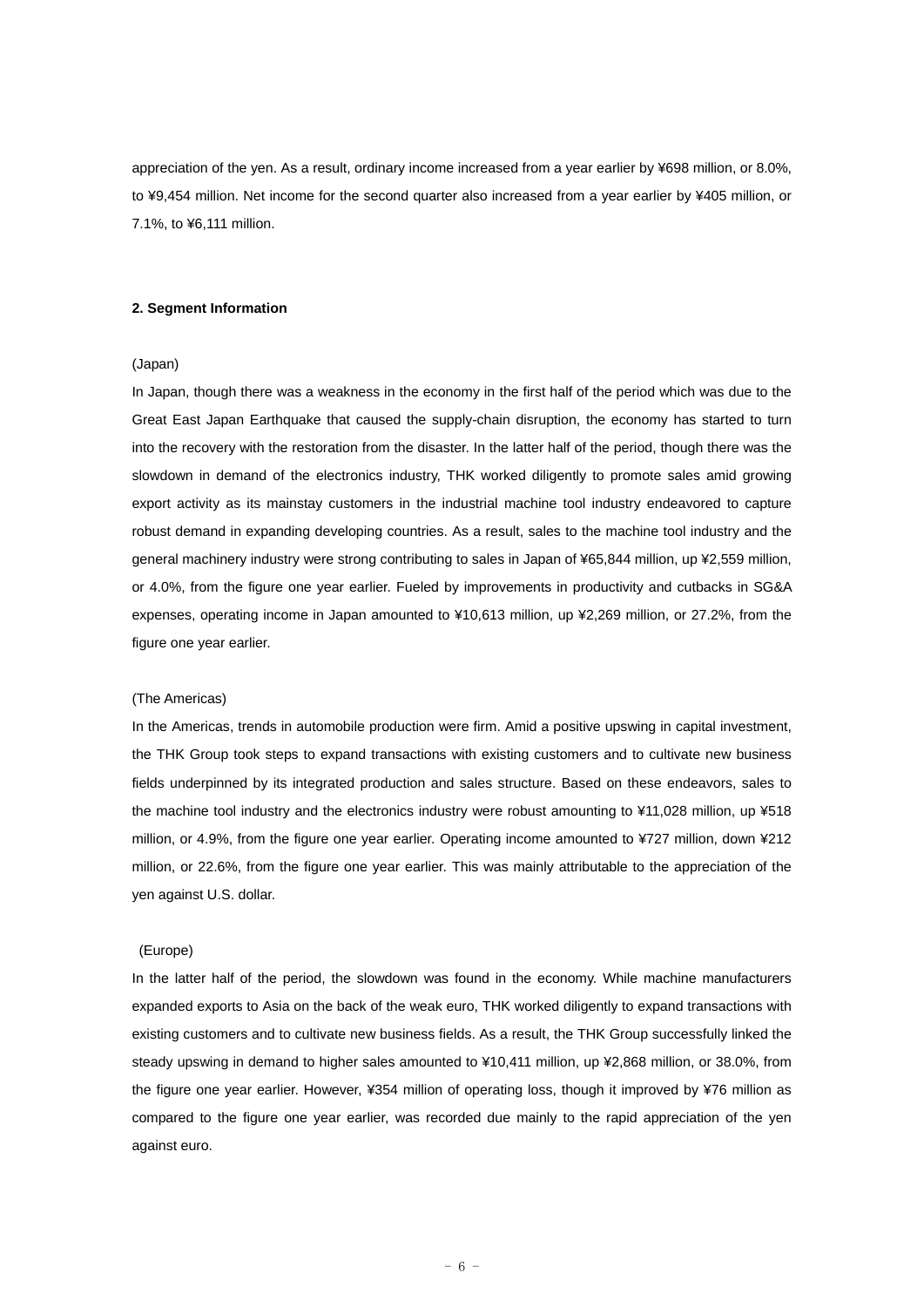### (China)

While capital investment steadily increased on the back of the strong economic growth, the THK Group implemented aggressive business activities by taking advantage of sales channels that we have developed. In addition, the THK Group proactively enhanced its productivity to link the steady upswing in demand to higher sales. As a result, sales to the core machine tool industry were robust amounting to ¥8,777 million, up ¥3,047 million, or 53.2%, from the figure one year earlier. Operating income amounted to ¥1,730 million, up ¥928 million, or 115.8%, from the figure one year earlier.

#### (Other)

In other countries and regions including Taiwan, India and ASEAN, THK continues to expand transactions with existing customers while cultivating new customers. As a result, sales to the key machine tool industry were robust amounting to ¥7,146 million, up ¥2,094 million, or 41.5%, from the figure one year earlier. Operating income amounted to ¥330 million, up ¥59 million, or 21.8%, from the figure one year earlier.

#### **3. Financial position (As of September 30, 2011)**

Total assets stood at ¥284,884 million, ¥5,115 million more than the previous fiscal year-end, due mainly to increase in cash and cash equivalents by ¥1,252 million and in accounts and notes receivable by ¥4,133 million.

Total liabilities stood at ¥108,724 million, ¥3,107 million less than the previous fiscal year-end, due mainly to a combined effect of increase in accounts and notes payable by ¥2,574 million, decrease in income taxes payable by ¥3,685 million, and decrease in reserve for employees' retirement benefits by ¥1,946 million.

Net assets stood at ¥176,160 million, ¥8,223 million more than the previous fiscal year-end, due mainly to increase in retained earnings by ¥5,155 million and in foreign currency translation adjustments by ¥2,917 million.

#### **4. Forecast for the fiscal year ending March 31, 2012**

For details of the financial forecasts for the year ending March 31, 2012, please refer to "Notice Regarding the Amendments in Financial Forecasts" announced on November 11, 2011.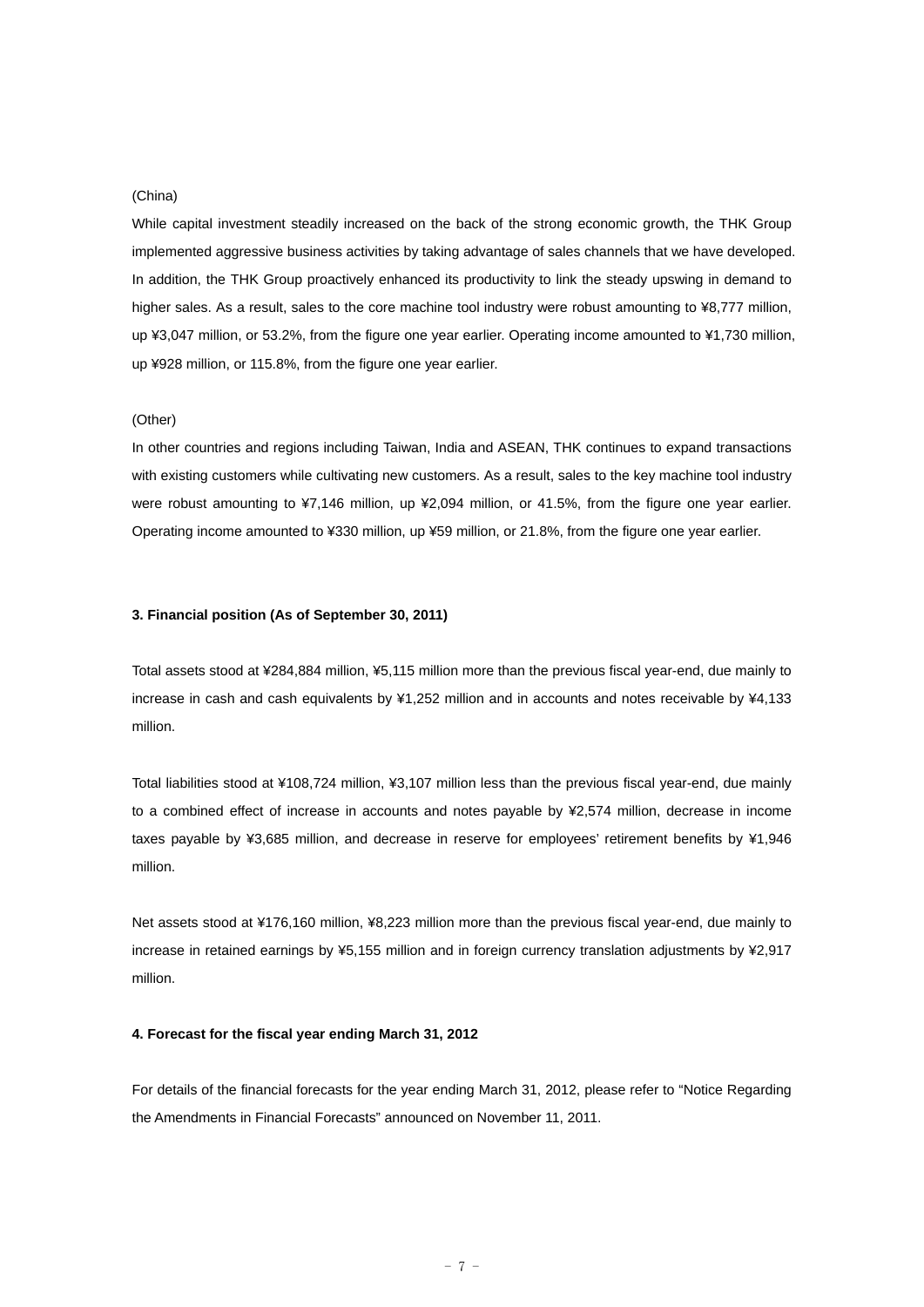## **Consolidated Financial Statements**

|                                          |                                                    | (Millions of Yen)                                                         |
|------------------------------------------|----------------------------------------------------|---------------------------------------------------------------------------|
|                                          | Year End<br>-Previous Year<br>As of March 31, 2011 | <b>Second Quarter End</b><br>-Current Year<br>As of September 30,<br>2011 |
| <b>Assets</b>                            |                                                    |                                                                           |
| <b>Current Assets:</b>                   |                                                    |                                                                           |
| Cash and bank deposits                   | ¥100,104                                           | ¥101,356                                                                  |
| Accounts and notes receivable            | 56,442                                             | 60,575                                                                    |
| Merchandise and finished goods           | 9,780                                              | 10,316                                                                    |
| Work in process                          | 6,396                                              | 6,049                                                                     |
| Raw materials and supplies               | 10,728                                             | 11,041                                                                    |
| Other current assets                     | 8,398                                              | 8,182                                                                     |
| Less: Allowance for bad debts            | (184)                                              | (187)                                                                     |
| Total current assets                     | 191,665                                            | 197,334                                                                   |
| <b>Fixed Assets:</b>                     |                                                    |                                                                           |
| Property, plant and equipment -net:      |                                                    |                                                                           |
| <b>Buildings and structures</b>          | 23,988                                             | 24,455                                                                    |
| Machinery and equipment                  | 32,223                                             | 33,096                                                                    |
| Other                                    | 19,197                                             | 20,488                                                                    |
| Total property, plant and equipment -net | 75,409                                             | 78,041                                                                    |
| Intangibles                              |                                                    |                                                                           |
| Goodwill                                 | 117                                                | 849                                                                       |
| Other                                    | 976                                                | 1,140                                                                     |
| Total intangibles                        | 1,093                                              | 1,990                                                                     |
| Investments and Other                    |                                                    |                                                                           |
| Long-term investments in securities      | 5,253                                              | 4,413                                                                     |
| Other                                    | 6,650                                              | 3,398                                                                     |
| Less: Allowance for bad debts            | (304)                                              | (294)                                                                     |
| Total investments and other              | 11,599                                             | 7,518                                                                     |
| Total fixed assets                       | 88,103                                             | 87,550                                                                    |
| Total assets                             | 279.768                                            | 284.884                                                                   |

## Consolidated Balance Sheets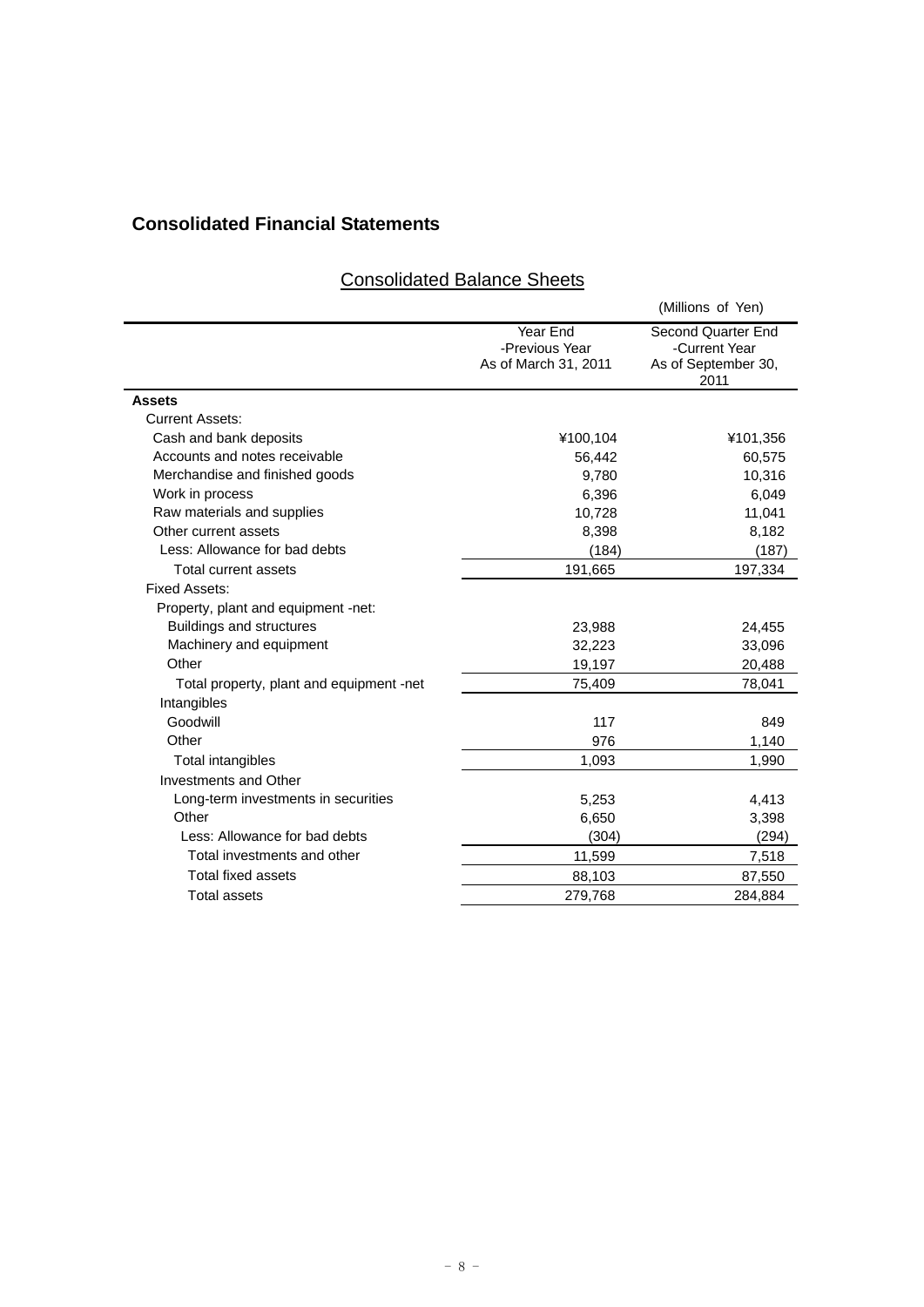|                                               |                                                    | (Millions of Yen)                                                  |
|-----------------------------------------------|----------------------------------------------------|--------------------------------------------------------------------|
|                                               | Year End<br>-Previous Year<br>As of March 31, 2011 | Second Quarter End<br>-Current Year<br>As of September 30,<br>2011 |
| <b>Liabilities</b>                            |                                                    |                                                                    |
| <b>Current Liabilities:</b>                   |                                                    |                                                                    |
| Accounts and notes payable                    | ¥31,743                                            | ¥34,317                                                            |
| Short-term bank loans                         | 249                                                | 114                                                                |
| Income taxes payable                          | 5,808                                              | 2,122                                                              |
| Accrued bonuses                               | 2,758                                              | 3,163                                                              |
| Accrued bonuses to directors and corporate    |                                                    |                                                                    |
| auditors                                      | 50                                                 |                                                                    |
| Other                                         | 11,351                                             | 10,586                                                             |
| <b>Total current liabilities</b>              | 51,961                                             | 50,304                                                             |
| Long-term Liabilities:                        |                                                    |                                                                    |
| <b>Bonds</b>                                  | 30,000                                             | 30,000                                                             |
| Long-term bank loans                          | 20,000                                             | 20,000                                                             |
| Reserve for employees' retirement benefits    | 4,963                                              | 3,017                                                              |
| Reserve for retirement benefits for directors |                                                    |                                                                    |
| and corporate auditors                        | 89                                                 | 101                                                                |
| Reserve for product warranty                  | 110                                                | 122                                                                |
| Other                                         | 4,705                                              | 5,178                                                              |
| Total long-term liabilities                   | 59,870                                             | 58,419                                                             |
| <b>Total liabilities</b>                      | 111,831                                            | 108,724                                                            |
| <b>Net Assets</b>                             |                                                    |                                                                    |
| Shareholders' equity :                        |                                                    |                                                                    |
| Common stock                                  | 34,606                                             | 34,606                                                             |
| Additional paid-in capital                    | 44,342                                             | 44,342                                                             |
| Retained earnings                             | 110,632                                            | 115,788                                                            |
| <b>Treasury stock</b>                         | (11, 359)                                          | (11, 361)                                                          |
| Total shareholders' equity                    | 178,221                                            | 183,376                                                            |
| Accumulated other comprehensive income:       |                                                    |                                                                    |
| Net unrealized gain on other securities       | 590                                                | 344                                                                |
| Foreign currency translation adjustments      | (12,080)                                           | (9, 163)                                                           |
| Total accumulated other comprehensive         |                                                    |                                                                    |
| income                                        | (11, 490)                                          | (8, 819)                                                           |
| <b>Minority Interests</b>                     | 1,206                                              | 1,603                                                              |
| Total net assets                              | 167,937                                            | 176,160                                                            |
| Total liabilities and net assets              | 279,768                                            | 284,884                                                            |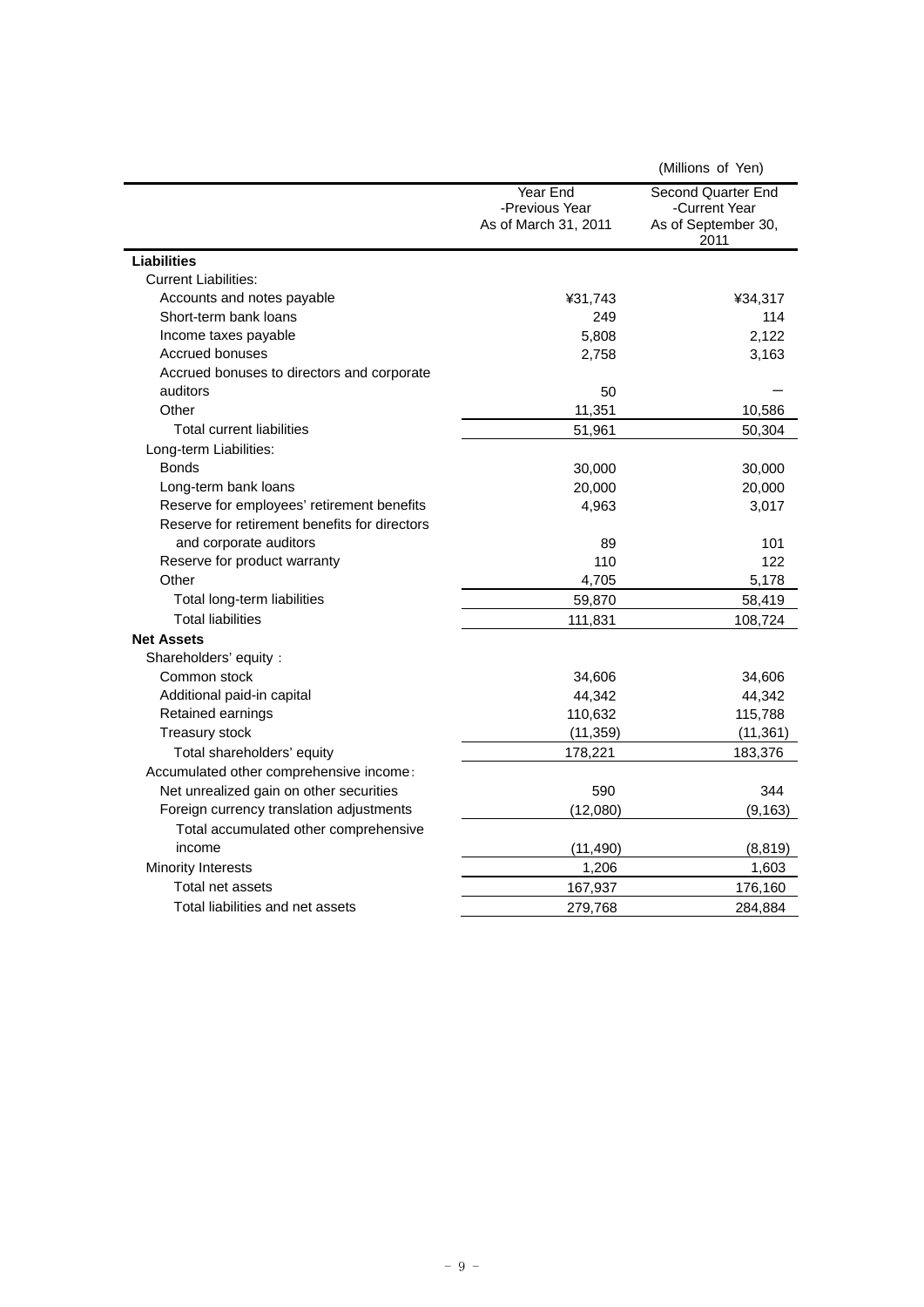# Consolidated Statements of Income

|                                                   |                                                                                             | (Millions of Yen)                                                                                  |
|---------------------------------------------------|---------------------------------------------------------------------------------------------|----------------------------------------------------------------------------------------------------|
|                                                   | Second Quarter Ended<br>September 30, 2010<br>(From April 1, 2010<br>to September 30, 2010) | <b>Second Quarter Ended</b><br>September 30, 2011<br>(From April 1, 2011<br>to September 30, 2011) |
| Net sales                                         | ¥92,120                                                                                     | ¥103,208                                                                                           |
| Cost of sales                                     | 66,613                                                                                      | 73,509                                                                                             |
| Gross profit                                      | 25,506                                                                                      | 29,698                                                                                             |
| Selling, general and administrative expenses      | 15,940                                                                                      | 17,237                                                                                             |
| Operating income                                  | 9,565                                                                                       | 12,461                                                                                             |
| Non-operating income:                             |                                                                                             |                                                                                                    |
| Interest income                                   | 93                                                                                          | 172                                                                                                |
| Equity earnings of affiliates                     | 250                                                                                         | 535                                                                                                |
| Other                                             | 425                                                                                         | 475                                                                                                |
| Total non-operating income                        | 769                                                                                         | 1,183                                                                                              |
| Non-operating expense:                            |                                                                                             |                                                                                                    |
| Interest expenses                                 | 266                                                                                         | 304                                                                                                |
| Foreign exchange loss, net                        | 1,139                                                                                       | 3,727                                                                                              |
| Other                                             | 174                                                                                         | 158                                                                                                |
| Total non-operating expenses                      | 1,579                                                                                       | 4,190                                                                                              |
| Ordinary income                                   | 8,755                                                                                       | 9.454                                                                                              |
| Extraordinary gains:                              |                                                                                             |                                                                                                    |
| Gain on sales of property, plant and equipment    | 6                                                                                           | 7                                                                                                  |
| Subsidy income                                    | 125                                                                                         | 21                                                                                                 |
| Subsidies for employment adjustment               | 2                                                                                           |                                                                                                    |
| Other                                             | 17                                                                                          |                                                                                                    |
| Total extraordinary gains                         | 151                                                                                         | 29                                                                                                 |
| Extraordinary losses:                             |                                                                                             |                                                                                                    |
| Loss on sales and disposal of property, plant     |                                                                                             |                                                                                                    |
| and equipment                                     | 31                                                                                          | 56                                                                                                 |
| Loss on write-down of investments in securities   | 12                                                                                          | 13                                                                                                 |
| Loss on reorganization of retirement benefit      |                                                                                             |                                                                                                    |
| plans                                             |                                                                                             | 323                                                                                                |
| Other                                             | 7                                                                                           | 85                                                                                                 |
| Total extraordinary losses                        | 51                                                                                          | 479                                                                                                |
| Income before income taxes and minority interests | 8,855                                                                                       | 9,004                                                                                              |
| Income taxes-current                              | 1,779                                                                                       | 2,251                                                                                              |
| Income taxes-deferred                             | 1,301                                                                                       | 478                                                                                                |
| Total income taxes                                | 3,080                                                                                       | 2,730                                                                                              |
| Income before minority interests                  | 5,774                                                                                       | 6,273                                                                                              |
| Minority interests in net income                  | 68                                                                                          | 162                                                                                                |
| Net income                                        | 5.706                                                                                       | 6.111                                                                                              |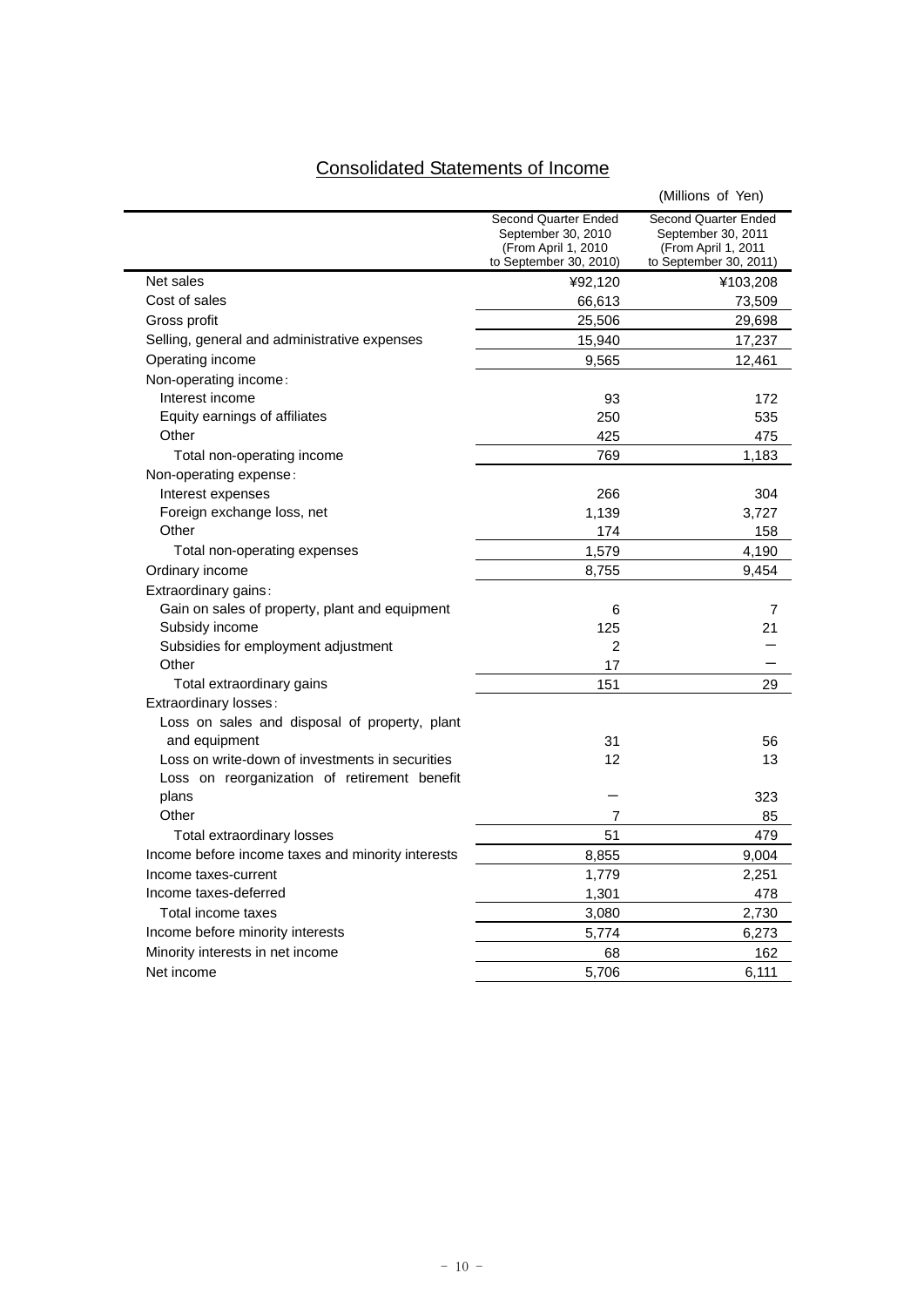|                                               |                                                                                              | (Millions of Yen)                                                                           |
|-----------------------------------------------|----------------------------------------------------------------------------------------------|---------------------------------------------------------------------------------------------|
|                                               | Second Quarter Ended<br>September 30, 2010<br>(From April 1, 2010)<br>to September 30, 2010) | Second Quarter Ended<br>September 30, 2011<br>(From April 1, 2011<br>to September 30, 2011) |
| Income before minority interests              | ¥5,774                                                                                       | ¥6,273                                                                                      |
| Other comprehensive income:                   |                                                                                              |                                                                                             |
| Unrealized loss on other securities           | (184)                                                                                        | (248)                                                                                       |
| Foreign currency translation adjustments      | (3,591)                                                                                      | 2,833                                                                                       |
| Share of other comprehensive income (loss) of |                                                                                              |                                                                                             |
| affiliates accounted under the equity method  | (224)                                                                                        | 147                                                                                         |
| Total other comprehensive income (loss)       | (4.000)                                                                                      | 2,732                                                                                       |
| Comprehensive income                          | 1,774                                                                                        | 9,006                                                                                       |
| Attributable to:                              |                                                                                              |                                                                                             |
| Shareholders of THK Co., Ltd.                 | 1,744                                                                                        | 8,608                                                                                       |
| Minority interests                            | 29                                                                                           | 397                                                                                         |

## Consolidated Statements of Comprehensive Income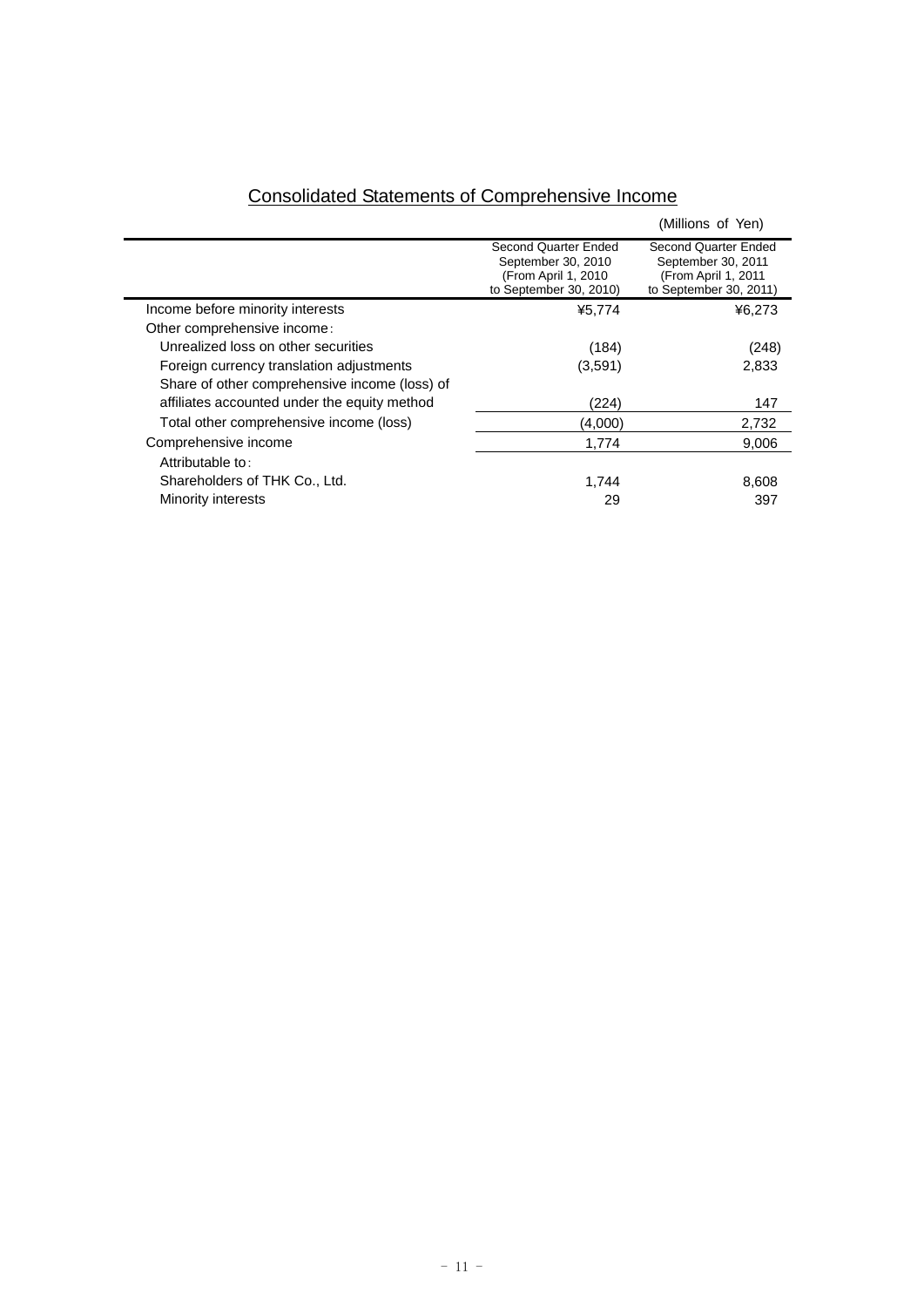# Consolidated Statements of Cash Flows

|                                                    |                                                                                             | (Millions of Yen)                                                                           |
|----------------------------------------------------|---------------------------------------------------------------------------------------------|---------------------------------------------------------------------------------------------|
|                                                    | Second Quarter Ended<br>September 30, 2010<br>(From April 1, 2010<br>to September 30, 2010) | Second Quarter Ended<br>September 30, 2011<br>(From April 1, 2011<br>to September 30, 2011) |
| Cash flows from operating activities:              |                                                                                             |                                                                                             |
| Income (loss) before income taxes and minority     |                                                                                             |                                                                                             |
| interests                                          | ¥8,855                                                                                      | ¥9,004                                                                                      |
| Depreciation and amortization                      | 4,413                                                                                       | 5,116                                                                                       |
| Loss on sale/disposal of property, plant and       |                                                                                             |                                                                                             |
| equipment                                          | 24                                                                                          | 48                                                                                          |
| Increase (decrease) in provisions                  | 906                                                                                         | (1,643)                                                                                     |
| Interest and dividend income                       | (117)                                                                                       | (208)                                                                                       |
| Interest expenses                                  | 266                                                                                         | 304                                                                                         |
| Foreign exchange loss                              | 92                                                                                          | 2,265                                                                                       |
| Equity in earnings of affiliates                   | (250)                                                                                       | (535)                                                                                       |
| Loss on write-down of investments in securities    | 12                                                                                          | 13                                                                                          |
| Amortization of goodwill                           | 11                                                                                          | 127                                                                                         |
| Increase in trade receivables                      | (14, 841)                                                                                   | (3,372)                                                                                     |
| Decrease (increase) in inventories                 | (2, 464)                                                                                    | 114                                                                                         |
| Increase in trade payables                         | 9,153                                                                                       | 1,691                                                                                       |
| Other                                              | 266                                                                                         | (1,029)                                                                                     |
| Subtotal                                           | 6,329                                                                                       | 11,897                                                                                      |
| Interest and dividend received                     | 203                                                                                         | 207                                                                                         |
| Interest paid                                      | (269)                                                                                       | (303)                                                                                       |
| Income taxes refunded (paid)                       | 1,143                                                                                       | (5,920)                                                                                     |
| Net cash provided by operating activities          | 7,407                                                                                       | 5,881                                                                                       |
| Cash flows from investing activities:              |                                                                                             |                                                                                             |
| Purchase of property, plant and equipment          | (2, 568)                                                                                    | (6, 435)                                                                                    |
| Proceeds from sale of property, plant and          |                                                                                             |                                                                                             |
| equipment                                          | 82                                                                                          | 26                                                                                          |
| Payment for a business transfer                    |                                                                                             | (269)                                                                                       |
| Purchase of investments in securities              | (7)                                                                                         | (8)                                                                                         |
| Proceeds from cancellation of a insurance contract |                                                                                             | 3,354                                                                                       |
| Increase in loans receivable                       | (374)                                                                                       | (1)                                                                                         |
| Collection on loans                                | 211                                                                                         | 30                                                                                          |
| Payment for an acquisition                         |                                                                                             | (147)                                                                                       |
| Other                                              | (0)                                                                                         | (6)                                                                                         |
| Net cash used in investing activities              | (2,656)                                                                                     | (3, 458)                                                                                    |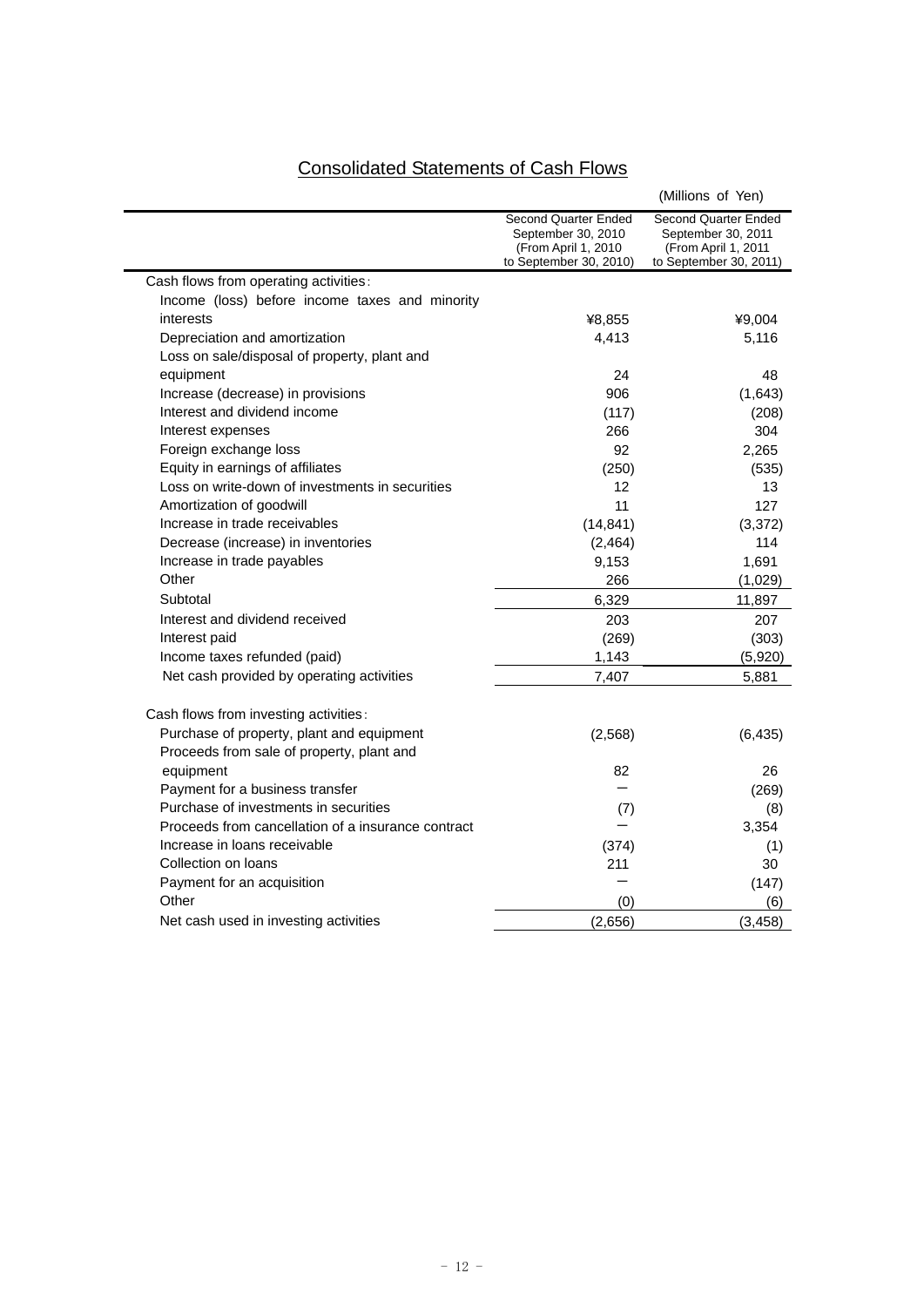|                                                      | Second Quarter Ended<br>September 30, 2010<br>(From April 1, 2010)<br>to September 30, 2010) | Second Quarter Ended<br>September 30, 2011<br>(From April 1, 2011<br>to September 30, 2011) |
|------------------------------------------------------|----------------------------------------------------------------------------------------------|---------------------------------------------------------------------------------------------|
| Cash flows from financing activities:                |                                                                                              |                                                                                             |
| Dividends paid                                       | (968)                                                                                        | (1,031)                                                                                     |
| Dividends paid to minority shareholders              |                                                                                              | (643)                                                                                       |
| Purchase of treasury stocks                          | (1)                                                                                          | (1)                                                                                         |
| Repayments of lease obligations                      | (22)                                                                                         | (77)                                                                                        |
| Net cash used in financing activities                | (992)                                                                                        | (1,754)                                                                                     |
| Foreign currency translation adjustments on cash and |                                                                                              |                                                                                             |
| cash equivalents                                     | (1, 167)                                                                                     | 314                                                                                         |
| Net increase in cash and cash equivalents            | 2,591                                                                                        | 982                                                                                         |
| Cash and cash equivalents, beginning of the period   | 69,266                                                                                       | 100,104                                                                                     |
| Increase in cash and cash equivalents due to a newly |                                                                                              |                                                                                             |
| consolidated subsidiary                              |                                                                                              | 270                                                                                         |
| Cash and cash equivalents, end of the period         | 71,858                                                                                       | 101,356                                                                                     |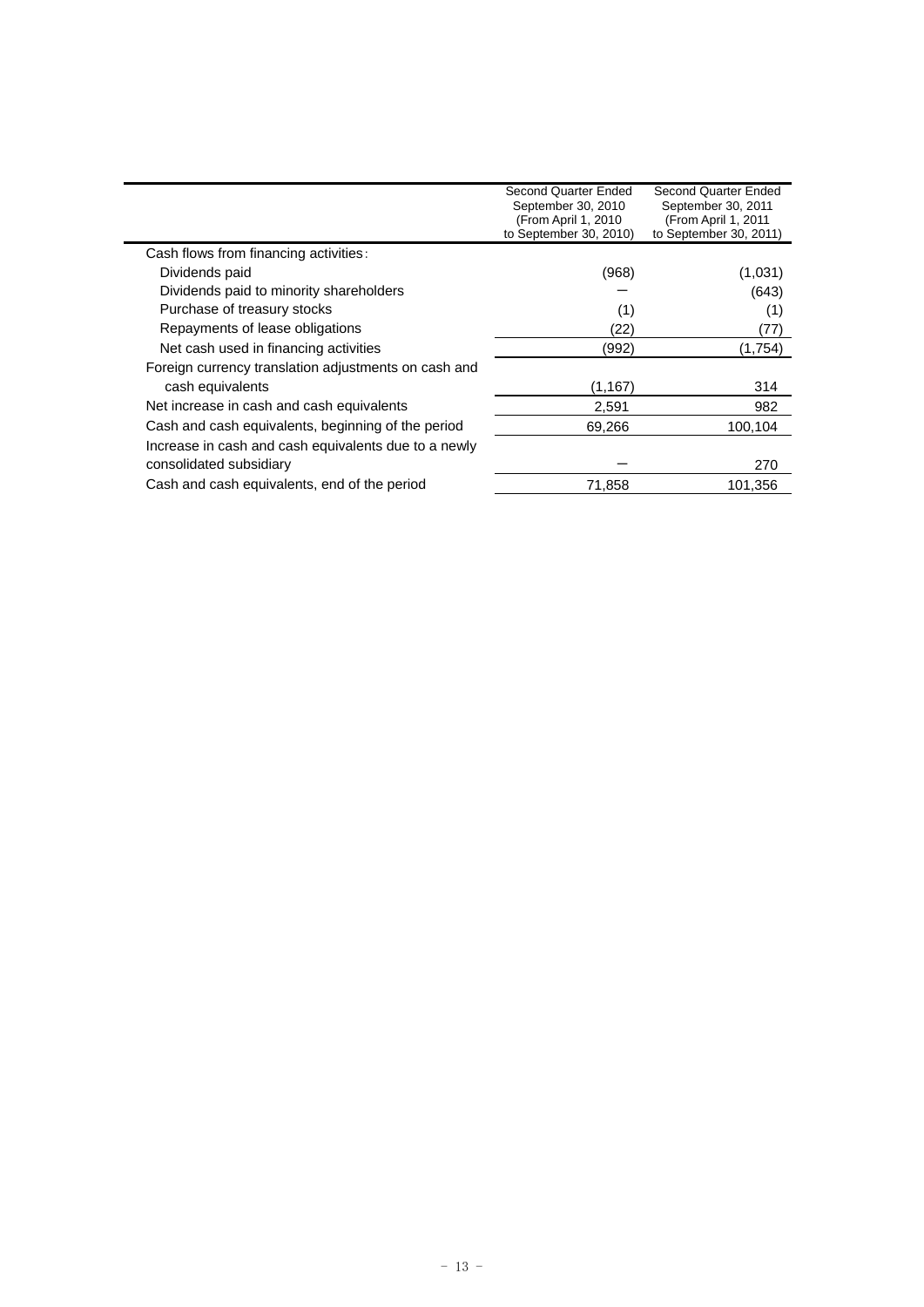## **Segment Information**

|                         |         |          |        |        |        |          | (Millions of Yen) |
|-------------------------|---------|----------|--------|--------|--------|----------|-------------------|
|                         |         | The      |        |        |        | Adjust   | Consoli           |
|                         | Japan   | Americas | Europe | China  | Other  | -ments   | -dated            |
| Sales to customers      | ¥63.284 | ¥10.510  | ¥7.542 | ¥5.730 | ¥5.052 | ¥-       | ¥92.120           |
| Inter-segment           | 18.389  | 66       |        | 1,605  |        | (20,070) |                   |
| Total                   | 81.674  | 10.577   | 7.549  | 7.336  | 5.054  | (20.070) | 92.120            |
| Operating income (loss) | 8.343   | 939      | (430)  | 802    | 271    | (360)    | 9.565             |

### **For the six months ended September 30, 2010 (April 1, 2010 to September 30, 2010)**

*(Note) All adjustments are intercompany elimination.* 

## **For the six months ended September 30, 2011 (April 1, 2011 to September 30, 2011)**

|                         |         |          |         |        |        | (Millions of Yen) |          |
|-------------------------|---------|----------|---------|--------|--------|-------------------|----------|
|                         |         | The      |         |        |        | Adjust            | Consoli  |
|                         | Japan   | Americas | Europe  | China  | Other  | -ments            | -dated   |
| Sales to customers      | ¥65.844 | ¥11.028  | ¥10.411 | ¥8.777 | ¥7.146 | $\frac{1}{2}$     | ¥103.208 |
| Inter-segment           | 23.597  | 114      | 8       | 1.686  | 69     | (25, 476)         |          |
| Total                   | 89.441  | 11.143   | 10.419  | 10.464 | 7.216  | (25.476)          | 103.208  |
| Operating income (loss) | 10.613  | 727      | (354)   | 1.730  | 330    | (587)             | 12.461   |

*(Note 1) All adjustments are intercompany elimination.* 

*(Note 2) As discussed in 5. Accounting Changes (1), effective April 1, 2011, THK changed the valuation method applied to made-to-order work in process to the specific identification method. The effect of changing the valuation method was to decrease operating income in Japan segment by ¥209 million.* 

*(Note 3) As discussed in 5. Accounting Changes (2), effective April 1, 2011, THK and certain domestic subsidiaries changed the depreciation methods of property, plant and equipment (PPE) acquired on or after April 1, 2007 to the methods required under the revised Japanese tax laws (revised in 2007), by operating the new accounting system for management of PPE corresponding to the revised tax laws. The effect of changing the depreciation methods was to decrease operating income in Japan segment by ¥542 million.*